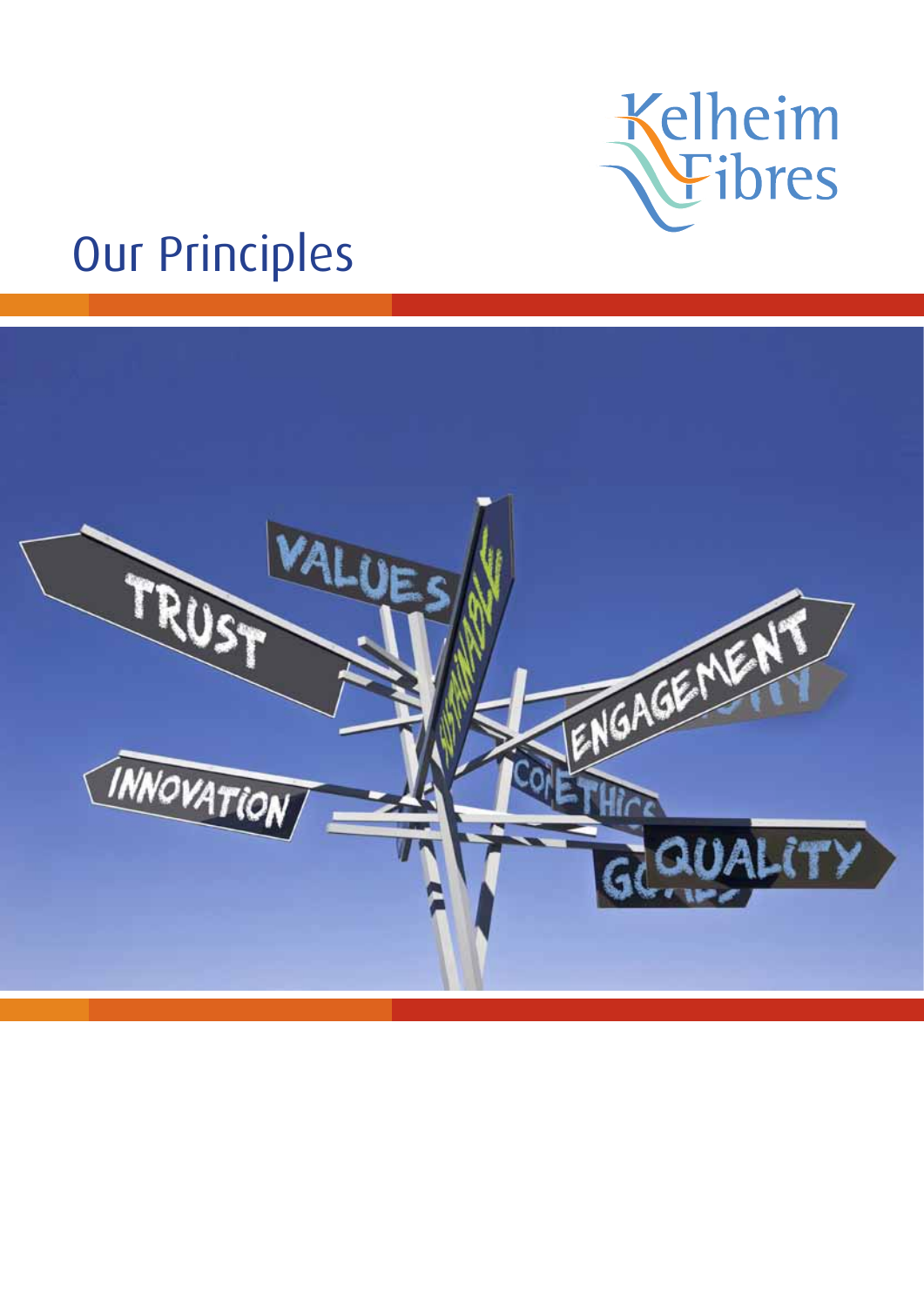

# Our Goals

People all over the world depend on the quality of our products. Because of this, we understand that Kelheim Fibres bears a lot of responsibility – for our customers, for end users, for our employees, for our company's owners, for society and for the environment. For this reason, our focus is not on short-term returns, but we plan for the long term and strive daily to find innovative solutions that will meet our customers' needs and have a positive impact on peoples' lives. We are therefore constantly refining the technologies we use for producing our fibres and invest sustainably in environmental protection, energy efficiency and raw material recovery. All of our investments are made in keeping with our economic and ethical principles and values.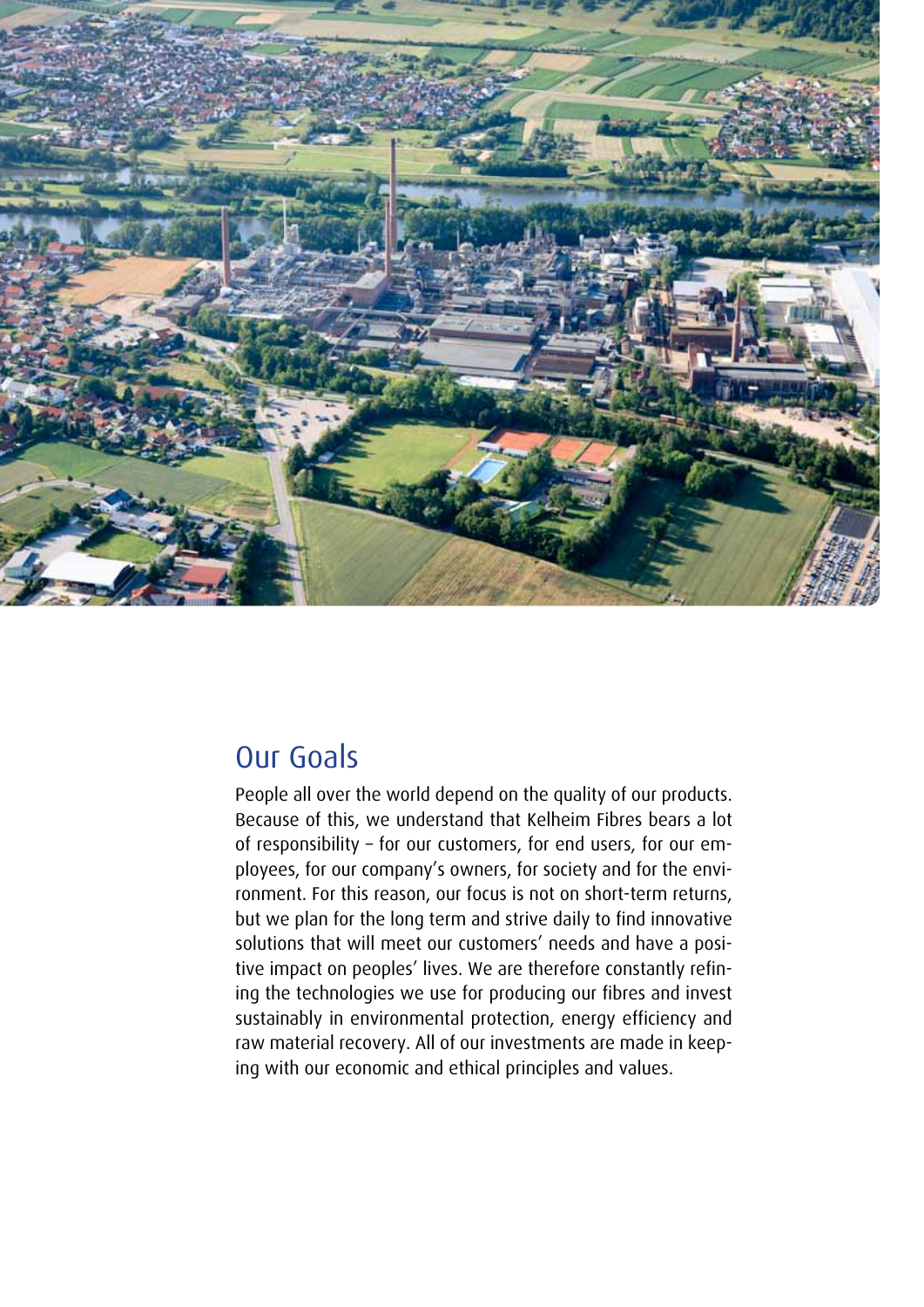# The Company

Cellulosic fibres have been produced in our factory in Kelheim, Germany for more than 80 years. As one of the world's leading suppliers, Kelheim Fibres contributes to the success of many brands and products. The fibres we produce are used in the manufacture of feminine hygiene and care products, as well as filtration, insulation and textile products. Our highly sophisticated technologies and expertise ensure that all of our products are of high quality. Our innovations have become industry benchmarks and effectively meet our customers' quality needs. In order to continue building a successful future, our corporate policy is based on innovation, specialisation and reinvestment. As a successful market leader, we are furthermore an important employer in the region and offer high-quality and secure jobs.

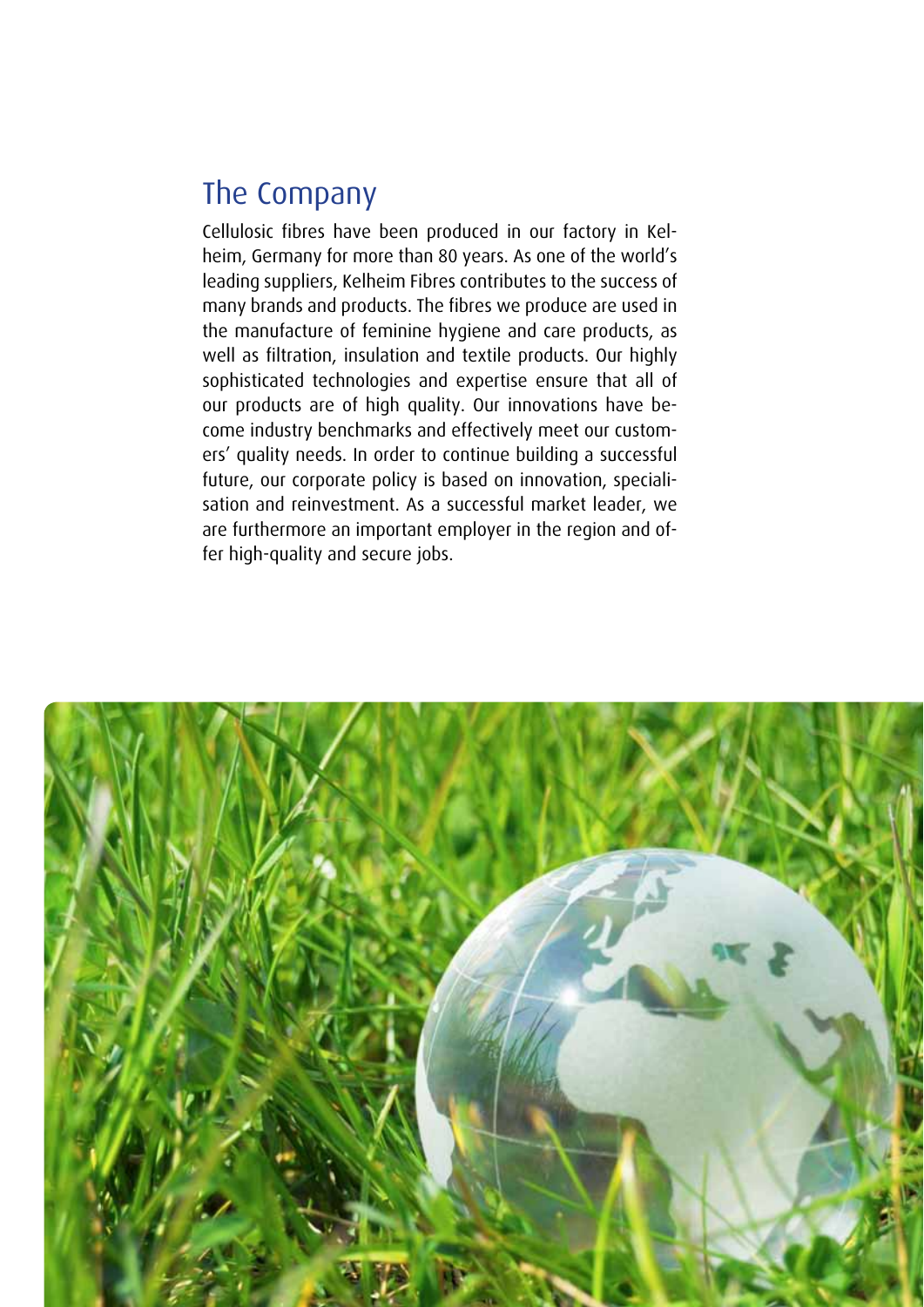



## Our Values

Kelheim Fibres' success is based on three principles that we actively practice and support. They are **trust, innovation** and **engagement**, and shape our day-to-day operations as well as our relationships within the company, with our customers, suppliers and our company's owners.

### Trust

The reputations of many international brands depend on our products and services. Both customers and consumers rely on our products meeting the highest quality standards, which we in turn assure through comprehensive quality assurance systems. Based on these systems, we are able to trace back every product that leaves our company from the finished item right back to the natural wood from which it was produced. Beyond this, trust also marks the relationships within our company, with our suppliers and other stakeholders. We actively work in their interests and consider safety, occupational health and environmental protection as keys to our success. In our day-to-day operations, we promote and encourage honesty, respect and equality, while at the same time meeting our obligation to our company's owners in ensuring that they can trust Kelheim Fibres to sustainably manage their assets and increase their returns.

### Innovation

Innovations form the cornerstone of our success, and we promote an open and creative corporate culture where ideas can flourish. This enables us to develop products and processes that are highly effective in meeting our customers' needs and set industry standards. Continuous improvement of our products and production processes also enables us to sustainably increase our company value and competitiveness. In development partnerships with our customers, we focus on developing progressive solutions for, among others, high-tech clothing, hygiene products and speciality papers. Kelheim Fibres' high innovative potential is grounded in the expertise it has consolidated under one roof and allows it to not only develop, but also rapidly commercialise the production of new products.

#### Engagement

Engagement with our customers, through our products and service, in addition to our employees and suppliers is of the highest priority. Being engaged means always giving our best and remaining fully focussed at all times. At the same time, being engaged also means that we take a deep interest in our counterparts' requirements and fully address their needs. We approach both big and small projects with equal passion and expertise, allowing us to achieve extraordinary results and mutual success.



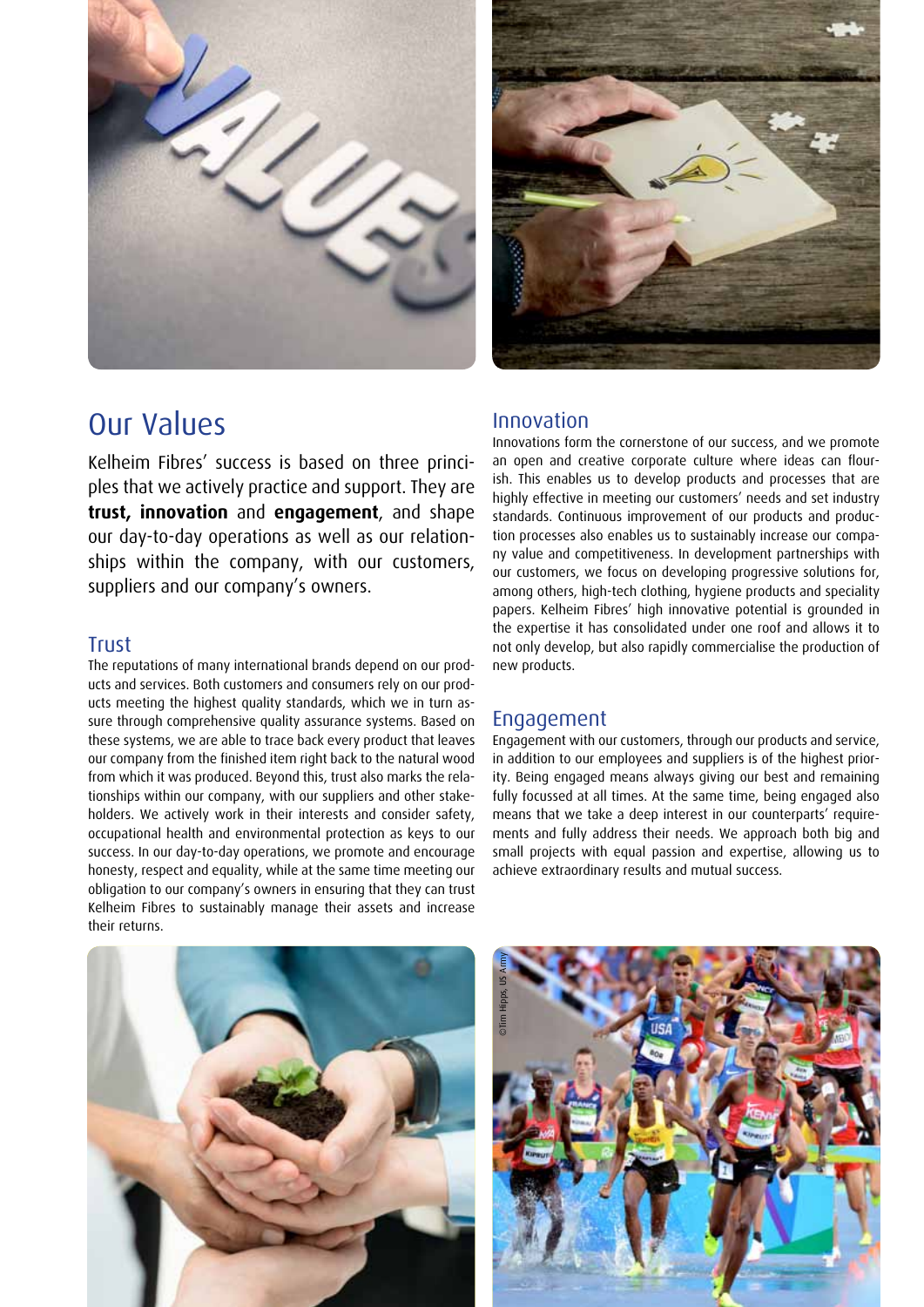



# Our Stakeholders

#### **Customers**

Our customers' success is our success and is based on trust, engagement and innovation. When it comes to our customers, we make a point of listening carefully, of taking into account their needs and of creating added value through innovative solutions. In doing so, we consider ourselves a loyal partner who is respectful of rules, delivers on its promises and treats matters confidentially.

#### Employees

Our employees' engagement and expertise is our capital. We promote corporate co-determination and develop common objectives jointly with our employee representatives. Our employees receive competitive wages and benefits and we actively work to foster the best possible conditions for their personal and professional development. In addition to focussing on our own personnel, we also contribute to creating future and educational opportunities for young people in the region.

#### **Suppliers**

Our suppliers contribute to the value of our products and the success of our company. We select our suppliers with care and make sure that they share our business objectives. Our relationship with our suppliers is marked by mutual trust and understanding. We communicate openly and fairly and always act in compliance with applicable laws. We assure the quality of our suppliers' services and products by clearly communicating our requirements and through regular audits.

#### **Society**

In line with our values and principles, we take our responsibility for society, the environment and the region where we are based, very seriously. The observation of all relevant regulations and documentation our processes translates into safety for everybody involved. We comply with the limits set down in official regulations, meet all relevant environmental protection standards and constantly use our know-how to improve our operations.

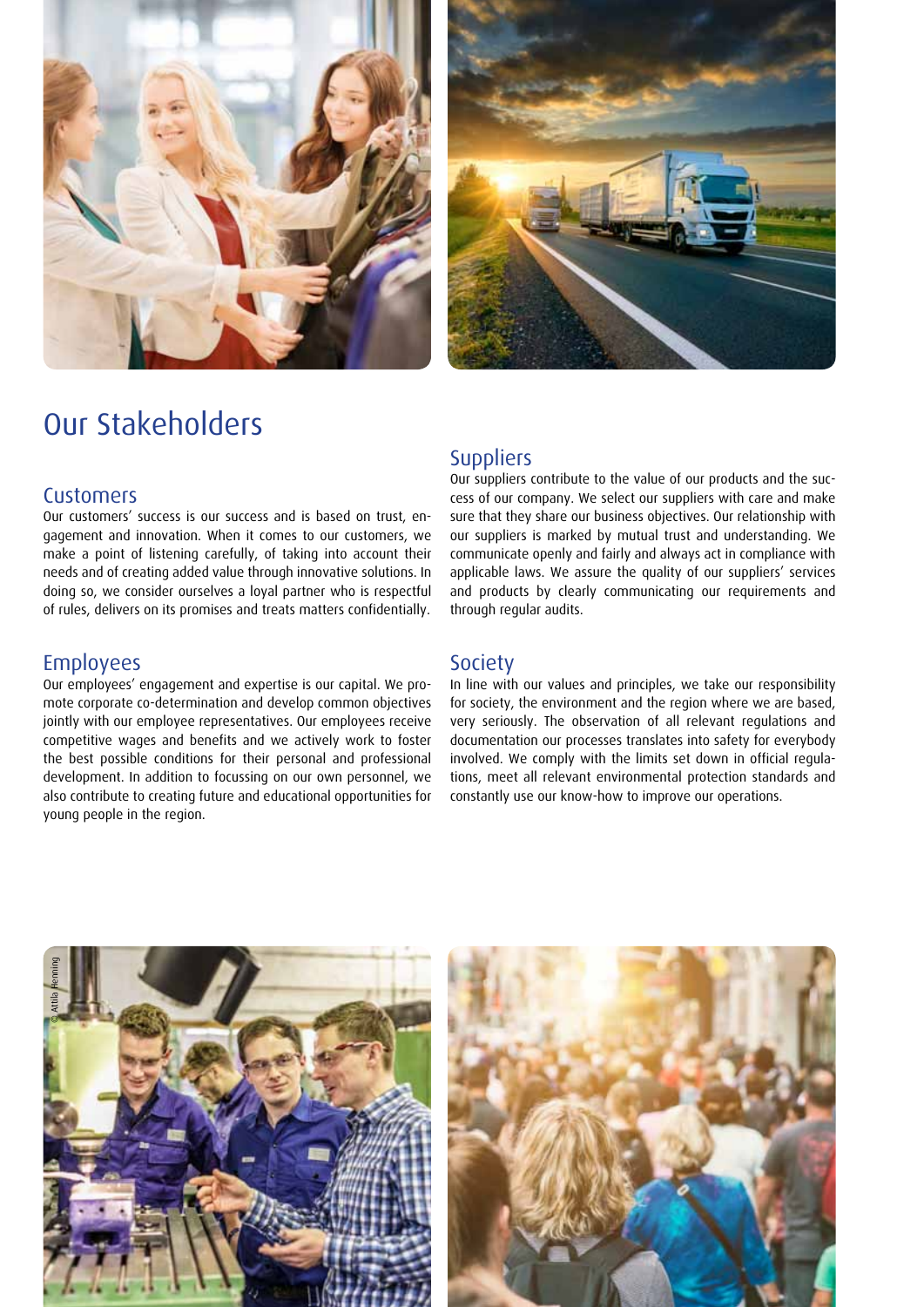



# How We Operate

### Quality, Safety and Certifications

We accept no compromise in the areas of quality and safety. Our internal quality management systems and external certifications mean that we work to the highest standards – from the moment of receipt of raw materials to the production and shipment of our products. Our customers can fully depend on our compliance with all relevant regulations and on our products meeting all of their requirements.

Kelheim Fibres complies with the requirements of the EU REACH regulation and is certified in accordance with:

- ISO 9001 Quality Management Systems
- ISO 50001 Energy Management Systems
- > Standard 100 by OEKO-TEX<sup>®,</sup> including its
- requirements under Appendix 6
- FSC® (Forest Stewardship Council®)
- PEFC™ (Programme for the Endorsement of Forest Certification)
- $\geq$  DIN EN 13432 Compostable Products and Packaging
- Vinçotte's OK Biodegradable MARINE certificate

#### Raw Materials

Our fibres are primarily produced from dissolving wood pulp. We comply with the EU Timber Regulation 995/2010 and recognise the objectives of the FSC® and PEFC™. We obtain all of our pulp from FSC® and PEFC™-certified suppliers whose timber is sourced 100 % from responsibly managed forests.

This means that we do not use any raw materials sourced from: Illegally logged timber

- $\triangleright$  Timber from areas in which traditional and fundamental civil rights are being violated
- Timber from forests whose conservation values are put at risk through forest management
- Production plants that have a significant impact on the conversion of natural forests into plantations or non-forest areas
- $\geq$  Plantations and companies that employ genetically modified organisms (GMO)

### Hygiene Standards

The fibres we produce are used in many sensitive areas. For this reason, our industry-leading hygiene standards guarantee that fibres used in demanding industries such as in food and medical device production are manufactured with the highest levels of care. We have clearly defined specifications for the designation of hygiene zones, the content of and systems used in training, specific building features, pest management, machine design and many other aspects. The observance of our hygiene standards is assured by our operational and departmental managers.

### Traceability

Our customers can depend on us: we record the production parameters and raw material batch information of all of the fibre products we supply. This high level of transparency is an expression of our quality standards and assures the highest possible level of safety for consumers, for our customers and for ourselves.

#### Product Innovation

The value and leading position of Kelheim Fibres is the direct result of its high potential for innovation. We systematically promote innovation and manage its development. Our Open Innovation Process offers a framework for discussing and examining ideas from a number of angles, in addition to which customer and consumer workshops deliver new concepts and novel solutions, the results of which lead to new products and processes that set industry standards.

#### Energy

The reduction of energy consumption, increase of energy efficiency and the recovery of energy lie at the centre of our energy policy. Continuous improvement of our energy technologies and processes allows us to conserve resources and protect the environment. Multiple-use solutions and energy recovery systems allow us to optimise our energy yields and consumption. We employ a highly efficient co-generation power plant to deliver both electric power and steam. Our energy policy is implemented within the framework of our energy management system.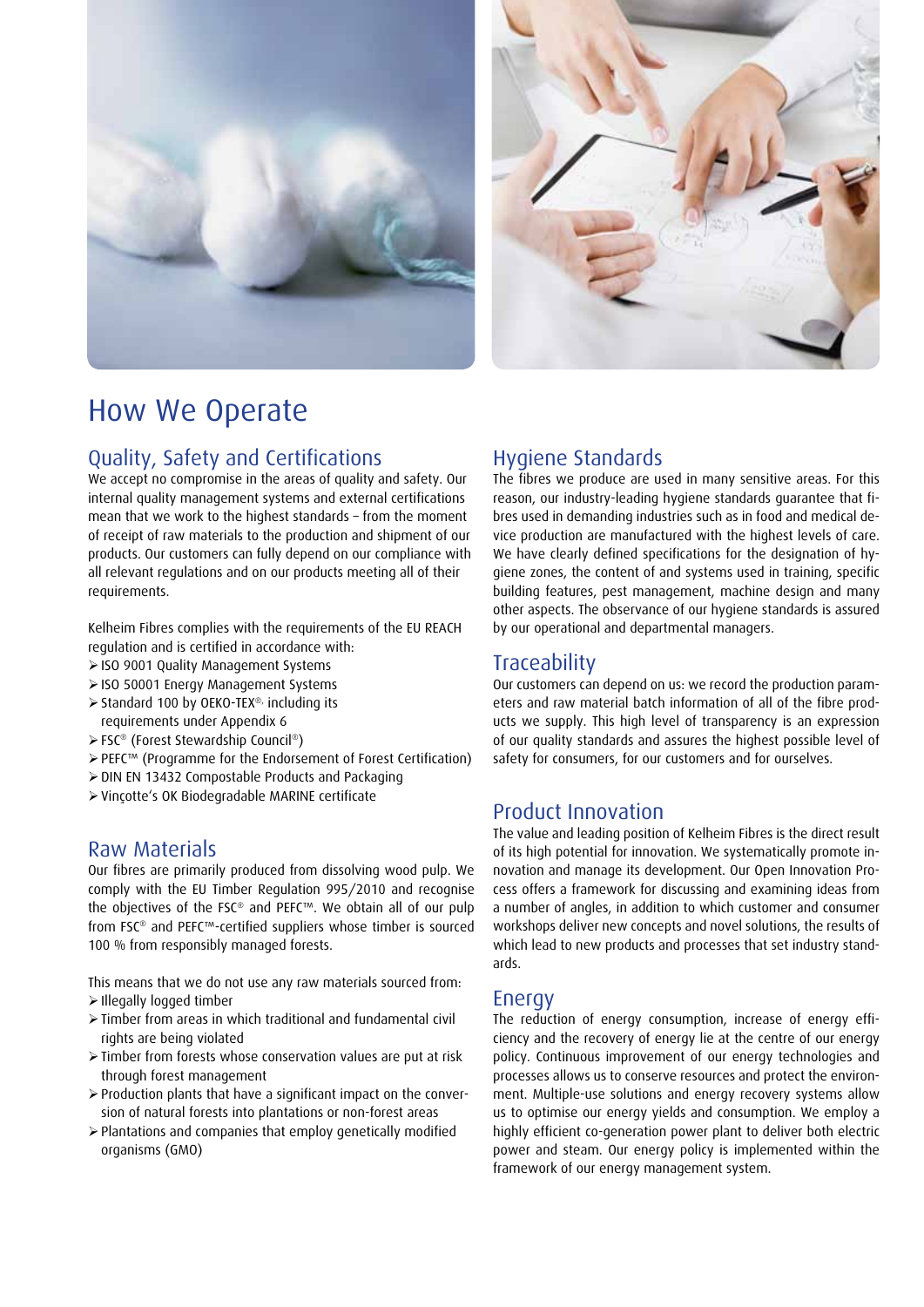



#### Environment

Environmental protection is firmly anchored in our corporate goals. We aim to keep the earth, air and water clean for current and future generations and to use available resources responsibly. This is why we strictly comply with environmental protection laws and systematically work towards continuous improvement of our environmental performance. The use of intelligent technologies help us to strike a balance between economy and ecology.

#### Air

All of our production plants comprise the best cutting edge technologies currently available and make us a benchmark in the viscose fibre industry. Our emissions and immissions are significantly below official limit values and have been reducing consistently over the years. Online measurements and complex dispersion modelling help us to still further improve our performance. In addition to this, all of our operations and compliance with legal requirements are also monitored by external auditors.

#### Water

We strive to minimise our water consumption and to put as little stress as possible on water ecosystems, and do so by using closedloop, multiple-use water systems. The high performance waste water treatment systems of our bio reactors, which were specifically developed for our production plant, are examples of globally leading water treatment technology.

#### Sustainability

All of the fibre products manufactured by Kelheim Fibres are produced from cellulose, a natural, fast growing biodegradable resource. The timber used to produce cellulose pulp is sourced from sustainably managed forests that are certified in accordance with the strict standards of FSC® or PEFC™. This creates a sound basis for the production of sustainable products – such as biodegradable moist toilet tissue. In these types of products, we make an important contribution to protecting the environment and marine ecosystems.